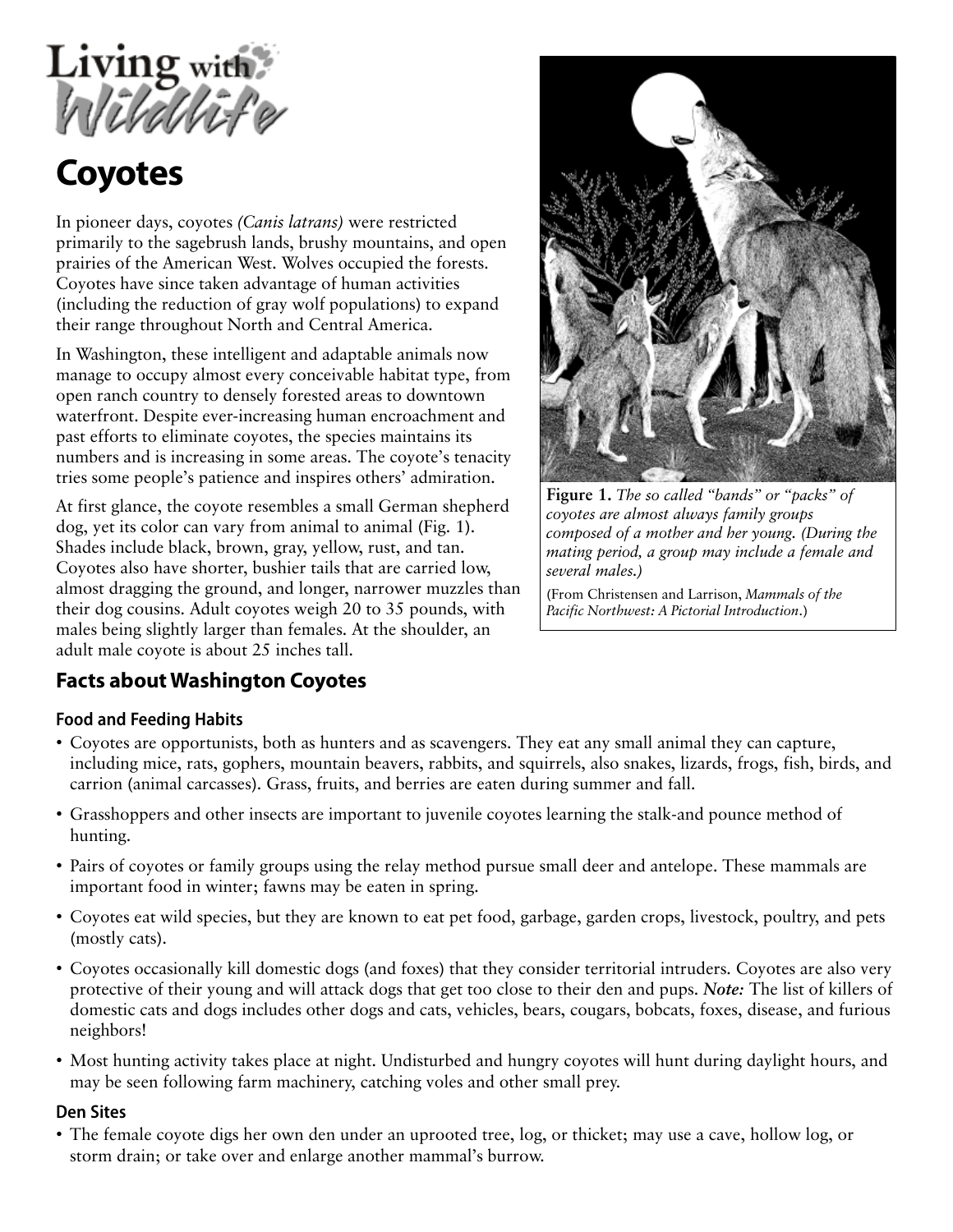- The den will have an entrance 1 to 2 feet across, be dug 5 to 15 feet long, and terminate in an enlarged nesting chamber.
- Coyotes usually have several dens and move from one to the other, minimizing the risk that a den containing young will be detected. These moves also help to prevent an accumulation of fleas and other parasites, as well as urine, droppings, and food refuse.
- Coyotes use the same dens yearly or make new dens in the same area.

#### **Reproduction and Family Structure**

- Occasionally, a mated pair of coyotes will live, hunt, and raise pups together for many years, sometimes for life.
- Breeding occurs in late winter. After a gestation (pregnancy) of 63 days, an average of four pups are born from early April to late May. (Litter size can be affected by population density and food availability.)
- The young are principally cared for by the female; occasionally a nonbreeding sibling will assist with raising the litter. The male provides some food for the mother and the young.
- Pups emerge from the den in two to three weeks and begin to eat regurgitated food. Because food requirements increase dramatically during pup rearing, this is a period when conflicts between humans and coyotes are common.
- Juvenile coyotes usually disperse alone or sometimes in groups at six to eight months of age. A few may stay nearby, while others seek new territory up to 50 miles away. The greater the amount of food available in a given area, the closer the juveniles will stay to their den.
- Coyotes can interbreed with domestic dogs; however, such crosses are rare.

#### **Mortality and Longevity**

- Coyote numbers are controlled by social stress, diseases, parasites, competition for food, and predators.
- Predators include humans, cougars, bears, and other coyotes. Eagles, dogs, and adult coyotes kill some coyote pups.
- Where coyotes are hunted and trapped, females produce more pups per litter than in areas where they are protected.
- Coyotes in captivity live as long as 18 years. In the wild, few coyotes live more than four years; the majority of pups die during their first year.

## **Viewing Coyotes**

Coyotes are extremely wary. Their sense of smell is remarkable, and their senses of sight and hearing are exceptionally well developed.



**Figure 2.** *Coyote tracks are more oblongshaped than dog tracks. The normal track is about 2 inches wide and 2½ inches long, with the hind track slightly smaller than the front. The toenails nearly always leave imprints. (Drawing by Kim A. Cabrera.)*

Sightings of coyotes are most likely during the hours just after sunset and before sunrise. To view a coyote, locate a well-used trail and wait patiently from an area overlooking a canyon, ravine, or other area. A coyote will often come down the trail the same time every morning or evening. Also, you could watch a coyote's feeding area, such as a livestock or big game carcass.

By six months of age, pups have permanent teeth and are nearly fully grown. At about this time, female coyotes train their offspring to search for food, so it is not unusual to observe a family group.

Never approach an occupied coyote den. A mother's protective instincts can make her dangerous if she has young in or nearby the den. Den sites, and coyote activity, should be observed with binoculars or a spotting scope from a distance that does not visibly disturb the animals. Unfamiliar or new human activity close to the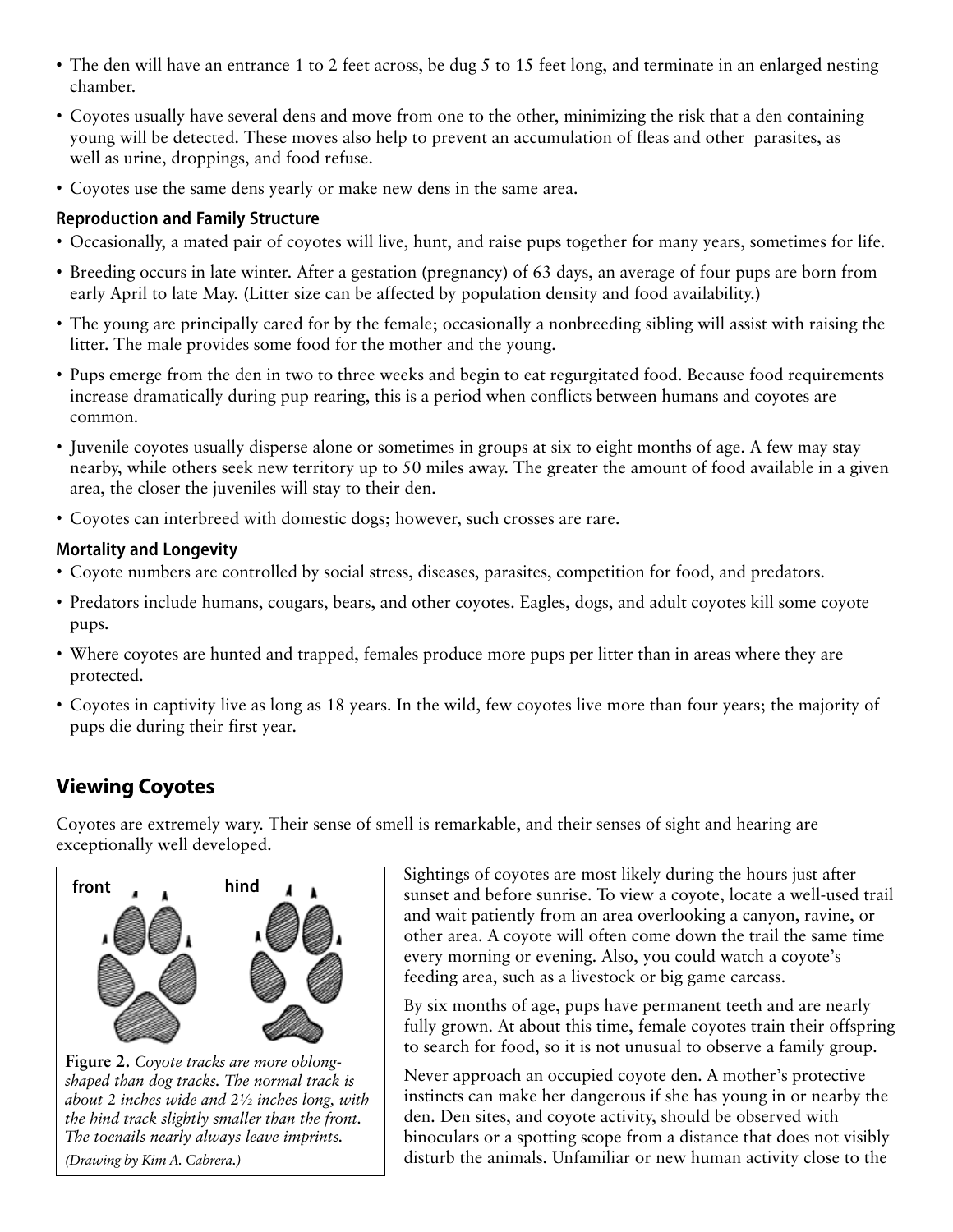den, especially within one-quarter mile, will often cause coyotes to move, particularly if the pups are older, if the adults see you, or if the den is in an open area with little protective cover.

#### **Tracks, Trails, and other Signs**

Look for coyote tracks in mud, sand, dust, or snow (Fig. 2). Their trails are often found along draws, fence lines, game and livestock trails, next to roads, in the middle of dirt roads, and on ridge tops.

When a tree falls across a trail, coyotes have to either go over or under it, depending on their size. Those that go over tend to rub the bark off the top of the log; those that go under sometimes leave their hairs on the underside. Also look for coyote hairs on a wire fence where a trail runs next to or under the fence.

#### **Droppings**

Coyote droppings are found in conspicuous places and on or near their trails. The droppings are extremely variable in size, shape, and composition. Individual droppings average 3 to 4 inches long with a diameter of 1 inch. Droppings consisting of a lot of hair may be larger. The residue from pure meat is likely to be semiliquid and black. Those resulting from a diet of cherries, apples, blackberries, huckleberries, elderberries, or other fruits tend to crumble.

#### **Feeding and Hunting Sites**

When small mammals such as rabbits are eaten, the head, feet, and

hide will have been eaten, leaving a scattering of fur at the feeding site. Bones, feathers, and fur can be seen next to den entries. Signs of digging occur where coyotes follow promising scents and excavate prey, including moles, voles, and gophers.

#### **Calls**

Coyotes create a variety of vocalizations. Woofs and growls are short-distance threat and alarm calls; barks and bark-howls are long-distance threat and alarm calls; whines are used in greetings; lone and group howls are given between separated group members when food has been found; and a yip-howl is often done after a group reunites. Juvenile coyotes are often heard in summer, trying out their voices (Fig. 3).

## **Coyotes Too Close for Comfort**

Coyotes are curious but timid animals and will generally run away if challenged. However, remember that any wild animal will protect itself or its young. Never instigate a close encounter.

If a coyote ever approaches too closely, pick up small children immediately and act aggressively toward the animal. Wave your arms, throw stones, and shout at the coyote. If necessary, make yourself appear larger by standing up (if sitting) or stepping up onto a rock, stump, or stair. The idea is to convince the coyote that you are not prey, but a potential danger.

Where coyote encounters occur regularly, keep noisemaking and other scare devices nearby. A starter pistol can be effective; so can a vinegar-filled super soaker or a powerful spray of water from a hose. Where pyrotechnics are out of the question, construct a "clapper" (Fig. 4). A solid walking stick, pepper spray, or paintball gun are powerful deterrents at close range.

If a coyote continues to act in an aggressive or unusual way, call your local wildlife office or state patrol.

**Figure 3.** *Juvenile coyotes are often heard in summer, trying out their voices. (Washington Department of Fish and Wildlife.)*



**Figure 4.** *Construct a clapper by hinging together two, 24-inch 2 x 4s. Smack the two sides together. (Drawing by Jenifer Rees.)*

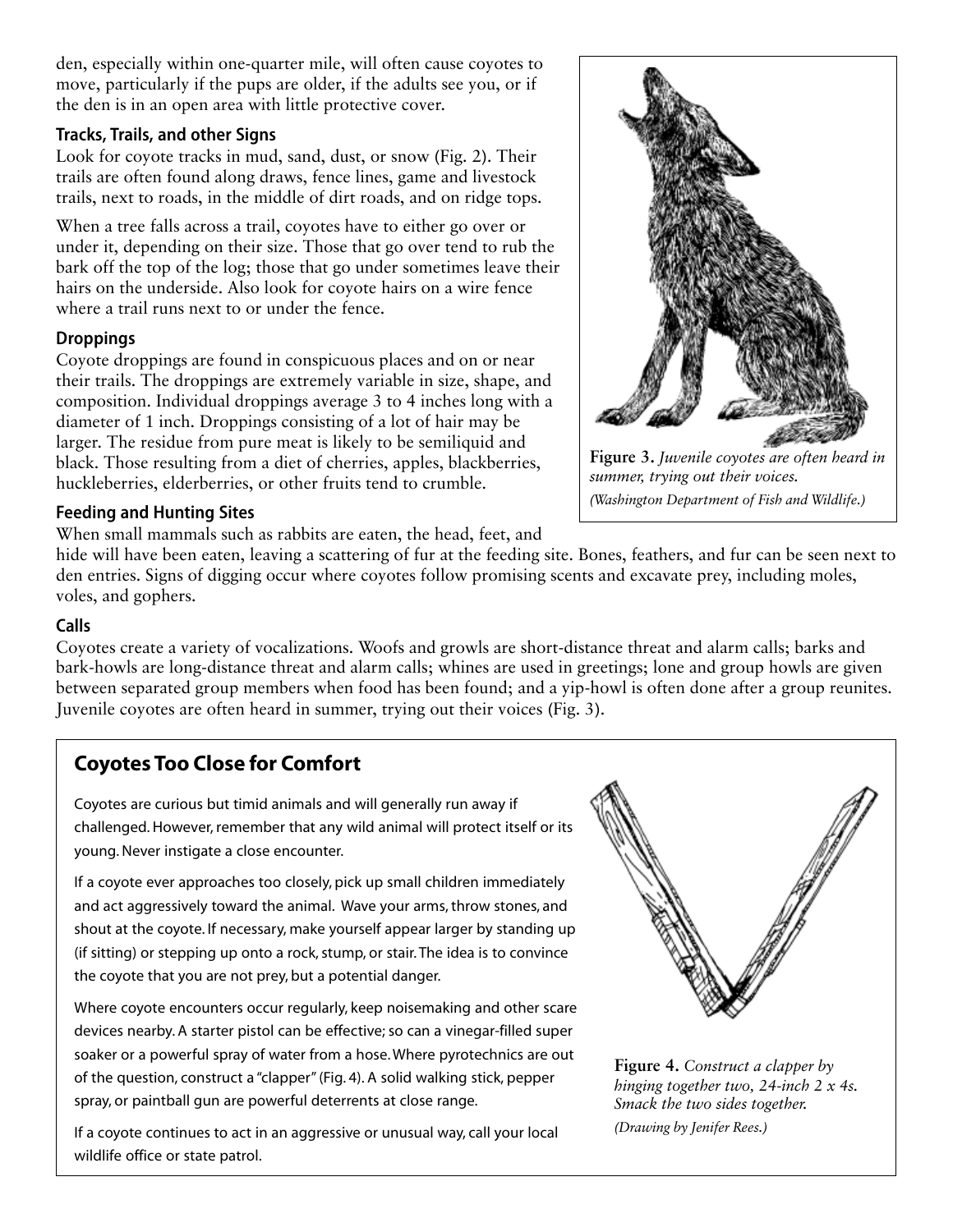## **Preventing Conflicts**

There were no documented coyote attacks on humans in Washington state until 2006. In April 2006, Washington Department of Fish and Wildlife officers euthanized two coyotes in Bellevue (King County)after two young children were bitten while their parents were nearby. Coyotes had also scratched and snapped at two women and charged a man in the same area. These coyotes' unusually aggressive behavior likely resulted from being fed by people.

From 1988 to 1997 in southern California, 53 coyote attacks on humans— resulting in 21 injuries— were documented by a University of California Wildlife Extension Specialist. A study of those incidents indicated that human behavior contributes to the problem.

Humans increase the liklihood of conflicts with coyotes by deliberately or inadvertently feeding the animals, whether by handouts or by providing access to food sources such as garbage, pet food or livestock carcasses. When people provide food, coyotes quickly lose their natural fear of humans and become increasingly aggressive. They also become dependent on the easy food source people provide . Once a coyote stops hunting on its own and loses its fear of people, it becomes dangerous and may attack without warning.

Prevention is the best tool for minimizing conflicts with coyotes and other wildlife. To prevent conflicts with coyotes, use the following management strategies around your property and encourage your neighbors to do the same.

**Don't leave small children unattended where coyotes are frequently seen or heard.** If there are coyote sightings in your area, prepare your children for a possible encounter. Explain the reasons why coyotes live there (habitat/food source/ species adaptability) and what they should do if one approaches them **(don't run, be as big, mean, and loud as possible).** By shouting a set phrase such as "go away coyote" when they encounter one, children will inform nearby adults of the coyote's presence as opposed to a general scream. Demonstrate and rehearse encounter behavior with the children.

**Never feed coyotes.** Coyotes that are fed by people often lose their fear of humans and develop a territorial attitude that may lead to aggressive behavior. Try to educate your friends and neighbors about the problems associated with feeding coyotes. If you belong to a homeowner's association or neighborhood watch, bring up the subject during one of the meetings.

**Don't give coyotes access to garbage.** Keep garbage can lids on tight by securing them with rope, chain, bungee cords, or weights. Better yet, buy quality garbage cans with clamps or other mechanisms that hold lids on. To prevent tipping, secure the side handles to metal or wooden stakes driven into the ground. Or keep your cans in tight-fitting bins, a shed, or a garage.



**Prevent access to fruit and compost.** Keep fruit trees fenced, or pick up fruit that falls to the ground. Keep compost piles within a fenced area or securely covered. Cover new compost material with soil or lime to prevent it from smelling. Never include animal matter in your compost; it attracts coyotes. If burying food scraps, cover them with at least 12 inches of soil, and don't leave any garbage above ground in the area—including the stinky shovel.

**Feed dogs and cats indoors.** If you must feed your pets outside, do so in the morning or at midday, and pick up food, water bowls, leftovers, and spilled food well before dark every day.

**Don't feed feral cats (domestic cats gone wild).** Coyotes prey on these cats as well as any feed you leave out for the feral cats.

**Prevent the buildup of feeder foods under bird feeders.** Coyotes will eat bird food and are attracted to the many birds and rodents that come to feeders. (See the handout, "Preventing Problems at Bird Feeders" for information on feeder management.)

**Keep dogs and cats indoors, especially from dusk to dawn.** If left outside at night in an unprotected area, cats and small to mid-size dogs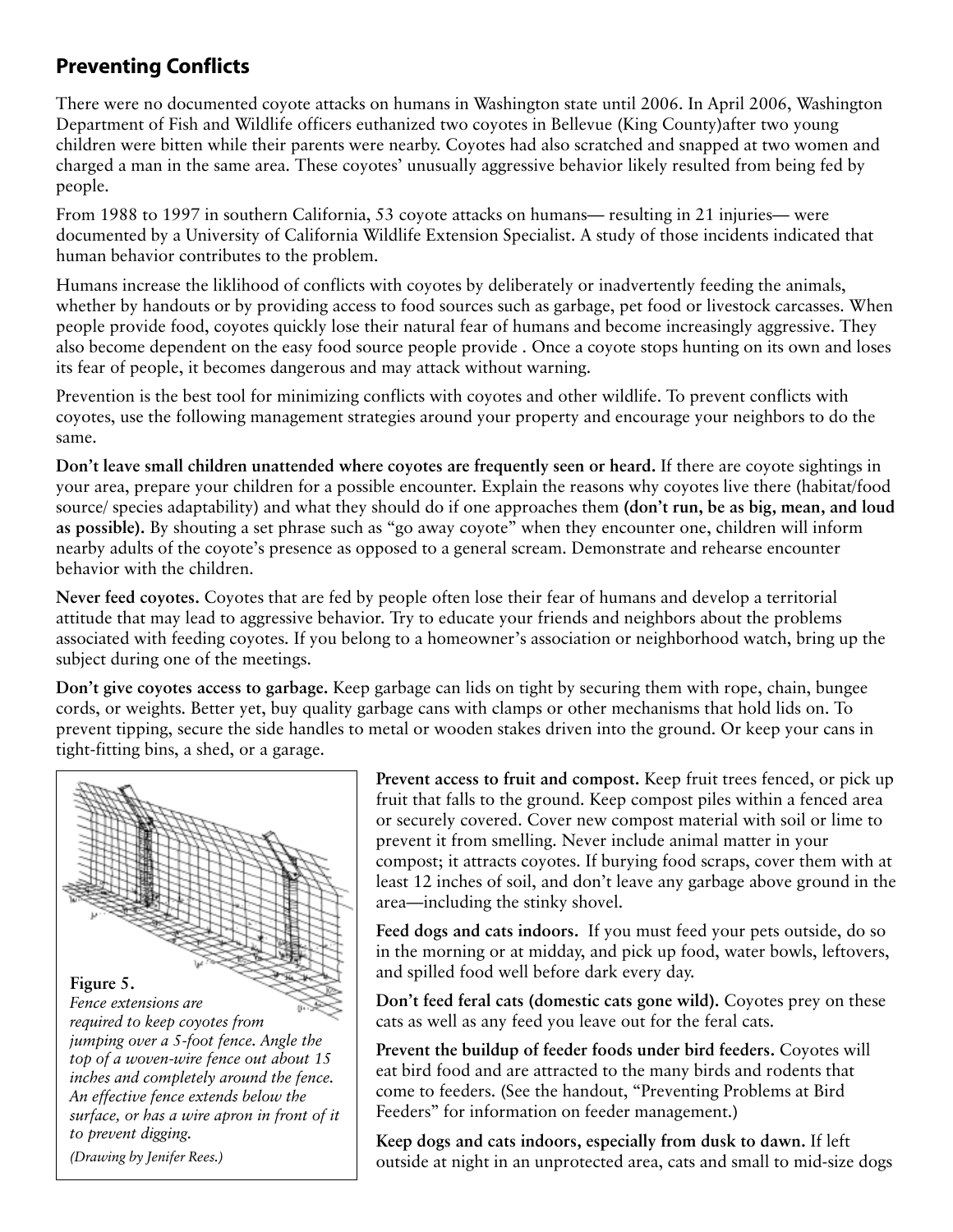may be killed by coyotes. Pets can be easy prey for coyotes. Being raised by humans leaves them unsuspecting once they leave the safety of your home. If you suspect losing a dog or cat to a coyote, notify your neighbors. Once a coyote finds easy prey it will continually hunt in the area.

**Modify the landscape around children's play areas.** Shrubs and trees should be pruned several feet above ground level so coyotes can't hide in them. Keep deterrents nearby in times of increased sightings. An old hockey stick, broom, or a pile of stones near the play area can help prepare children for an encounter and will remind them of effective encounter behavior.

**Build a coyote-proof fence.** Coyotes don't leap fences in a single bound but, like domestic dogs, they grip the top with their front paws and kick themselves upward and over with the back legs. Their tendency to climb will depend on the individual animal and its motivation. A 5-foot woven-wire fence with extenders facing outward at the top of each post should prevent coyotes from climbing over (Fig. 5).

However, all coyotes are excellent diggers, and an effective fence needs to extend at least 8 inches below the surface, or have a galvanized-wire apron that extends out from the fence at least 15 inches (Fig. 5).

Electric fences can also keep coyotes out of an enclosed area (Figs. 6 and 7). Such a fence doesn't need to be as high as a woven-wire fence because a coyote's first instinct will be to pass through the wires instead of jumping over them. Digging under electric fences usually doesn't occur if the bottom wire is electrified.

Alternatively, install a commercial device, such as the Coyote Roller<sup>TM</sup>, to prevent coyotes from being able to get the foothold necessary to hoist them over a fence (Fig. 8). (See "Internet Resources" for additional Information.)



**Figure 6.** *A six-wire electric fence can keep coyotes out of an enclosed area.*





*(Drawings by Jenifer Rees.)*

**Enclose poultry (chickens, ducks, and turkeys) in a secure outdoor pen and house.** Coyotes will eat poultry and their eggs if they can get to them. *Note:* Other killers of poultry include foxes, skunks, raccoons, feral cats, dogs, bobcats, opossums, weasels, hawks, and owls.

To prevent coyotes from accessing birds in their night roosts, equip poultry houses with well-fitted doors and secure locking mechanisms. To prevent them from trying to go under the fence, stake the bottom of the fence flush to the ground, or line the bottom of the fence with bricks, fence posts, or similar items. For ways to prevent coyotes from digging under a fence or structure see Figure 9.

To prevent coyotes and other animals from accessing poultry during the day, completely enclose outdoor pens with 1-inch chicken wire placed over a sturdy wooden framework.

#### **Keep livestock and small animals that live outdoors confined in secure pens during periods of vulnerability.** All



**Figure 8.** *The Coyote RollerTM prevents coyotes from being able to get the foothold necessary to hoist them over a fence.*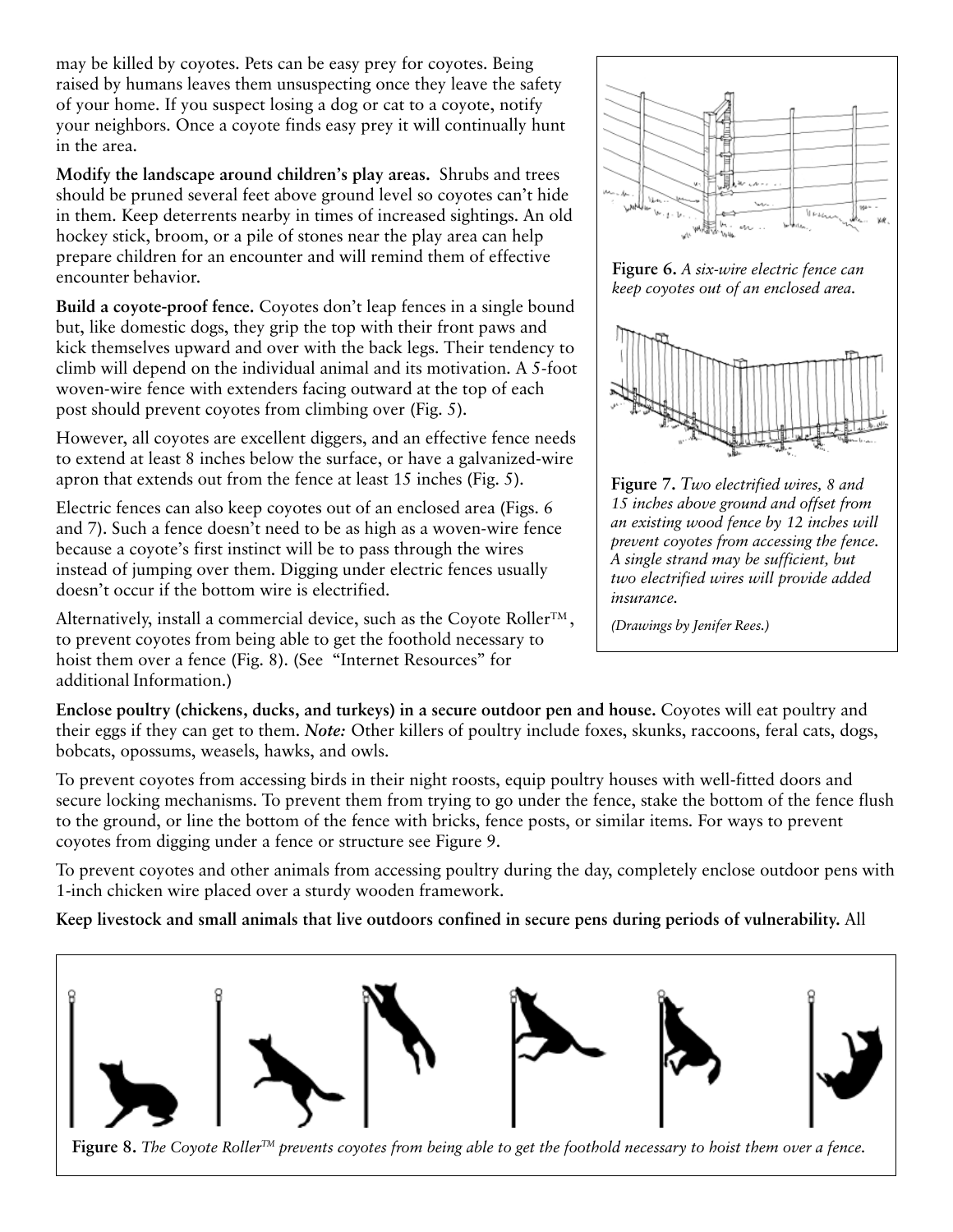**Figure 9**. *Various ways to install a barrier to prevent coyotes from digging under chicken coops and similar places. To add to the life of the barrier, spray on two coats of rustproof paint before installation. Always check for utility lines before digging in an area. (Drawings by Jenifer Rees.)*



animals should be confined from dusk to dawn. (Temporary or portable fencing keeps livestock together so that they can be guarded more effectively.) During birthing season, keep young and vulnerable animals confined at all times. Do not use remote pastures or holding areas, especially when there has been a recent coyote attack. Remove any sick and injured animals immediately. Ensure that young animals have a healthy diet so that they are strong and less vulnerable to predators.

Livestock producers have discovered that scare devices, such as motion detectors, radios, and other noice makers, will deter coyotes—until they realize that they aren't dangerous.

*Note:* Many ranchers now attempt to kill coyotes only when damage has occurred. If your property is the home territory of coyotes that don't harm livestock, they will keep away other coyotes that are potential livestock killers. Coyotes also benefit ranchers and other property owners by helping control populations of mice, rats, voles, moles, gophers, rabbits, and hares.

**Remove or bury dead livestock.** Coyotes, with their keen sense of smell, quickly find dead animals. Cover the carcass with a minimum of 2 feet of soil.

**For a large property with livestock, consider using a guard animal.** There are specialty breeds of dogs that can defend livestock. Donkeys and llamas have also successfully been used as guard animals. As with any guard animal, pros and cons exist. Purchase a guard animal from a reputable breeder who knows the animal he or she sells. Some breeders offer various guarantees on their guard animals, including a replacement if an animal fails to perform as expected.

### **Lethal Control**

If all efforts to dissuade a problem coyote fail and it continues to be a threat to humans, or animals in their care, the animal may have to be killed.

In suburban areas of southern California, trapping and euthanizing coyotes has been shown not only to remove the individual problem animal, but also to modify the behavior of the local coyote population. When humans remove a few coyotes, the local population may regain its fear of humans in areas where large numbers of humans are found. It's neither necessary nor possible to eliminate the entire population of coyotes in a given area. Contact your local wildlife office for additional information.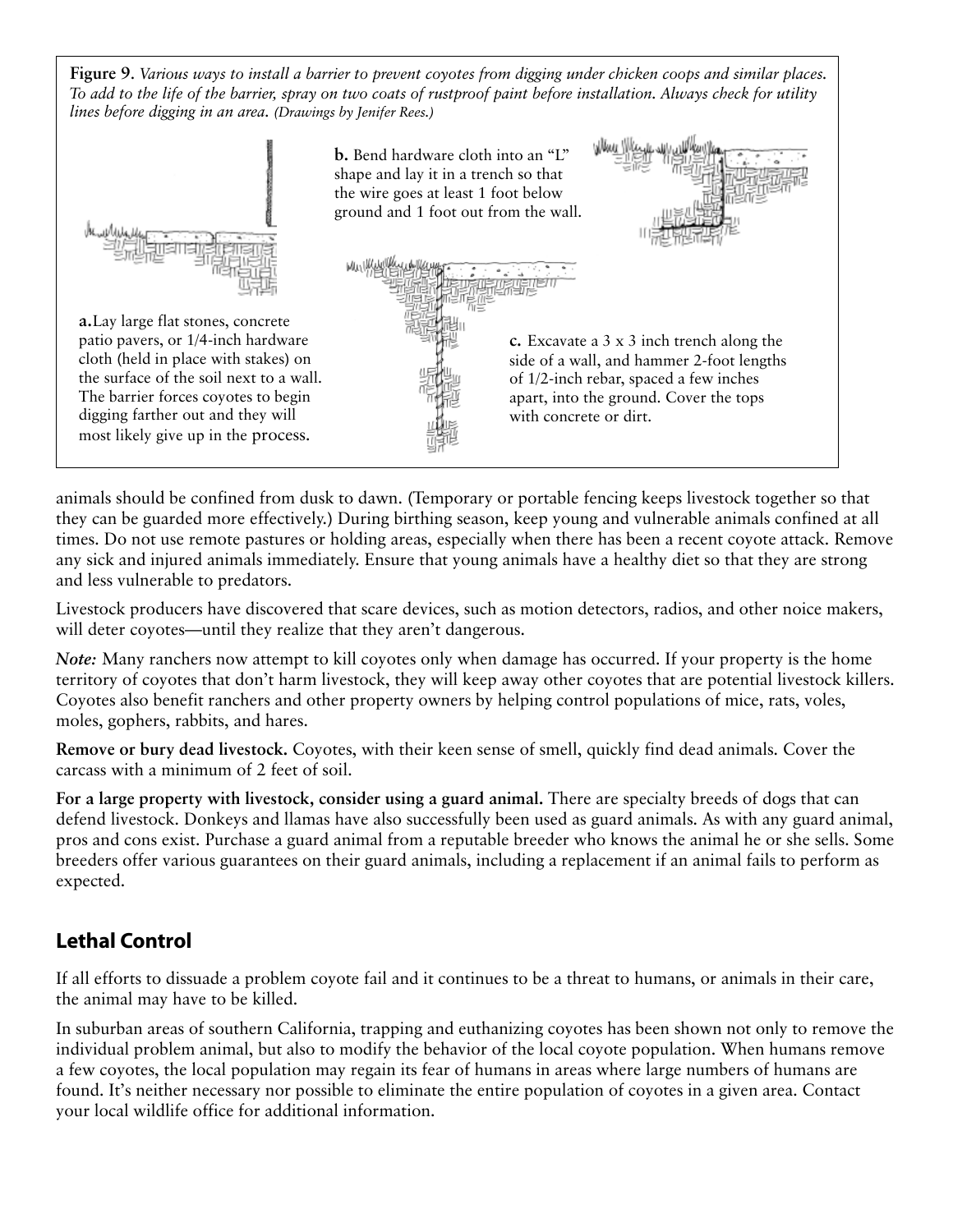## **Public Health Concerns**

Coyote diseases or parasites are rarely a risk to humans, but could be a risk to domestic dogs in Washington. Anyone handling a coyote should wear rubber gloves, and wash their hands well when finished.

**Canine distemper,** a disease that affects domestic dogs, is found in our coyote populations. Have your dogs vaccinated for canine distemper to prevent them from contracting the disease.

**Canine parvovirus,** or **"parvo"** is another disease that affects domestic dogs and is found in our coyote populations. Parvo vaccinations have helped to control the spread of this disease. Despite being vaccinated, some dogs—especially puppies and older domestic dogs—still contract and die from parvo.

Parvo is usually spread to coyotes and domestic dogs by direct or indirect contact with infected droppings. Exposure to domestic dogs occurs where dogs assemble, such as parks, dog shows, kennels, pet shops, and where they have contact with coyotes. Contact your veterinarian for vaccination information if your dog is ill.

**Mange** occurs in coyote and red fox populations in the Washington. Mange is caused by a parasitic mite that causes extreme irritation when it burrows into the outer layer of the animal's skin. The mite causing mange is fairly species-specific, and thus it would be difficult for a human to contract mange from an infected wild animal.

If a person is bitten or scratched by a coyote, immediately scrub the wound with soap and water. Flush the wound liberally with tap water. In other parts of North America coyotes can carry **rabies.** Contact your physician and the local health department immediately. If your pet is bitten, follow the same cleansing procedure and contact your veterinarian.

## **Legal Status**

Coyotes are unclassified wildlife; however, a license and an open season are required to hunt or trap them. A property owner or the owner's immediate family, employee, or tenant may kill or trap a coyote on that property if it is damaging crops or domestic animals (RCW 77.36.030). A license is not required in such cases.

Except for bona fide public or private zoological parks, persons and entities are prohibited from importing a coyote into Washington State without a permit from the U.S. Department of Agriculture and written permission from the Department of Health. Persons and entities are also prohibited from acquiring, selling, bartering, exchanging, giving, purchasing, or trapping a live coyote for a pet or export (WAC 246-100-191).

Because legal status, trapping restrictions, and other information on coyotes changes, contact your WDFW Regional Office for updates.

## **Additional Information**

#### **Books**

- Conover, Michael. *Resolving Human-Wildlife Conflicts: The Science of Wildlife Damage Management*. Boca Raton, FL: Lewis Publishers, 2002.
- Hygnstrom, Scott E., et al. *Prevention and Control of Wildlife Damage*. Lincoln, NE: University of Nebraska-Lincoln, Institute of Agriculture and Natural Resources, 1994. (Available from: University of Nebraska Cooperative Extension, 202 Natural Resources Hall, Lincoln, NE 68583-0819; phone: 402-472-2188)
- Maser, Chris. *Mammals of the Pacific Northwest: From the Coast to the High Cascades*. Corvalis: Oregon State University Press, 1998.
- Trout, John. *Solving Coyote Problems: How to Outsmart North America's Most Persistent Predator*. New York: Lyons Press, 2001.
- Verts, B. J., and Leslie N. Carraway. *Land Mammals of Oregon.* Los Angeles: University of California Press, 1998.